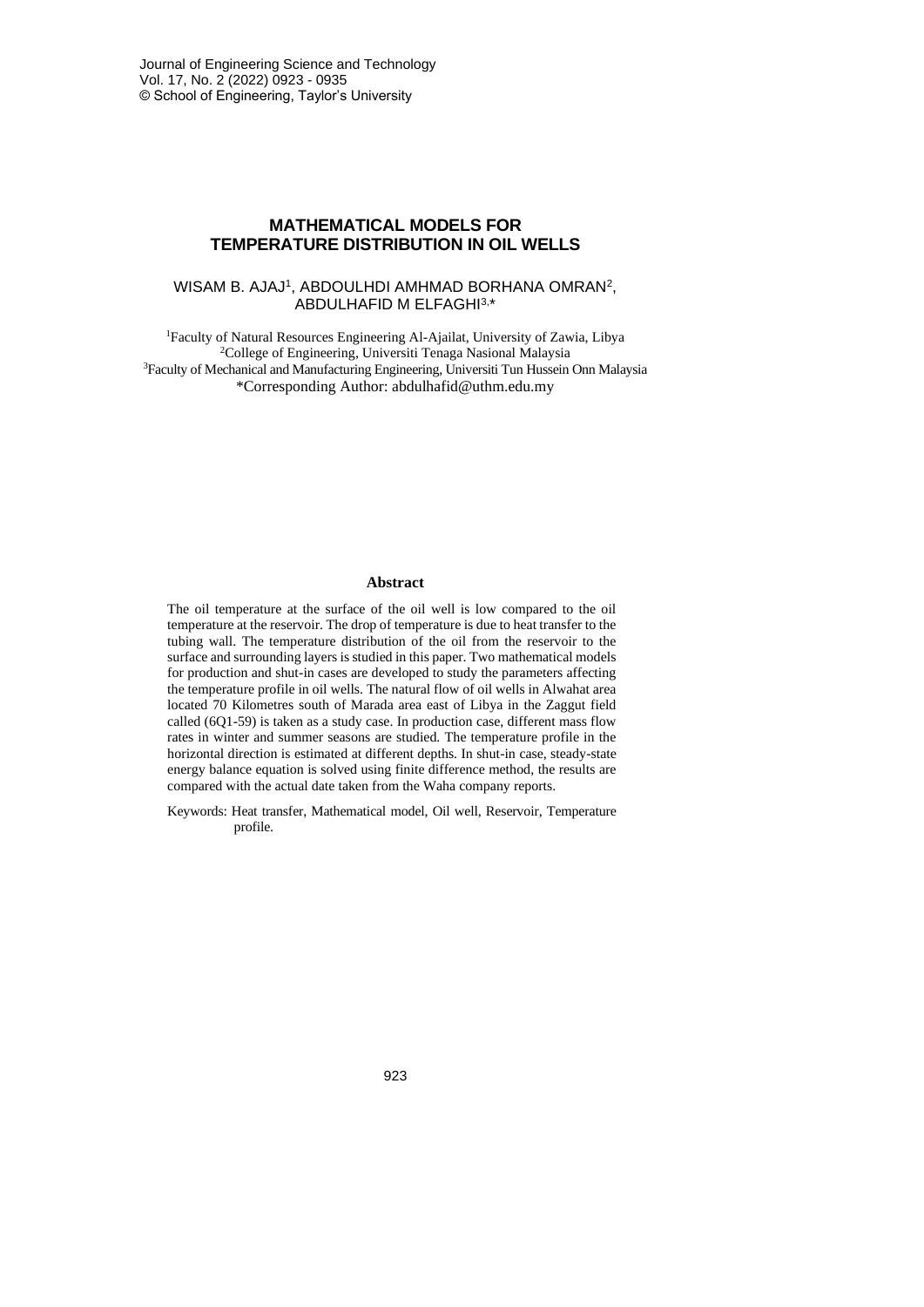### **1. Introduction**

Crude oil is a complex combination of hydrocarbons consisting predominantly of paraffinic, naphthenic, and aromatic hydrocarbons. To extract the oil from the earth, there are two ways, the natural flow, and the pumping operation. The pumping method is used to withdraw oil from the reservoir to the surface of the earth. This method is used when the difference in the pressure is not enough to make oil rises up because the gas melt proportion in the oil is not enough to make it flows naturally, and some of wells have high proportion of the wax mixed with oil. The pump design depends on the depth of the well and the oil specifications. When a fluid flows in a tubing, the properties of the fluid is affected by the rate of flow, tubing diameter, tubing roughness, and the properties of the surrounding formation. During production process, heat is usually conducted throughout tubing, to annulus fluid, casing, cement sheaths, and surrounding formation. Each of these media have different thermal properties, which make the process of heat transmission prediction more complex. There are two important contributory factors of heat transfer of the fluid, firstly, transfer of energy up inside the well is accomplished by the fluid flow, which it depends on fluid properties. Secondly, radial heat conduction from the well passing through the tubing cement sheaths, and throughout surrounding formation.

Mosavi et al. [1] have developed a mathematical model to calculate the temperature distribution under the laser hardening process on the surface and bulk of a steel plate. The model started from the basic heat equation, then was developed into a volumetric form and was related to the existing multiple solid phases. The model is based on two parameters of the laser hardening process that have a strong influence: laser spot velocity and irradiation time. The results were compared to the data from the experiments. An assessment of the temperature distribution on both the vertical and horizontal axes was provided by the volumetric model. Calculations have shown that the temperature profile has a horizontal x-and y-axis Gaussian distribution and presents an exponentially decreasing horizontal and vertical depth distribution.

Thomas [2] proposed an approximate approach for figuring out the temperature profile whilst injecting fluid is hot. This approximation is relevant to distinctly thin reservoir beds in which the injected fluid goes with the flow is high. Mathematical prediction models of temperature distribution through porous media in thermal flood process are the key factors in process design and production management [3]. Several models are proposed for temperature distribution in various geothermal and natural reservoirs [4] and well test analysis of thermal injection model [5]. Lawal and Vesovic [6] developed a model of one-dimensional heat transfer to predict temperature distribution for different conditions. Lawal [7] modified this model for a process of steam flooding. The author concluded that at any moment of the thermal flood a maximum of four zones (i.e., conduction, convection, and condensation) can be identified.

Ramey [8] proposed an approximate solution to the problem of transient heat conduction that involved moving hot fluids through a well bore. The heat transfer in the well bore was believed to be steady-state, and the heat transfer to earth was unstable radial convection and called the effect of thermal resistance in the well bore. The solution allowed the temperature estimation of the fluids, tubing and casing as a function of depth and time. Alves et al. [9] provided a general, unified equation for prediction of flowing temperatures. For compositional and black-oil fluid models, it has applied to pipelines and wells for production and injection, under single- and two-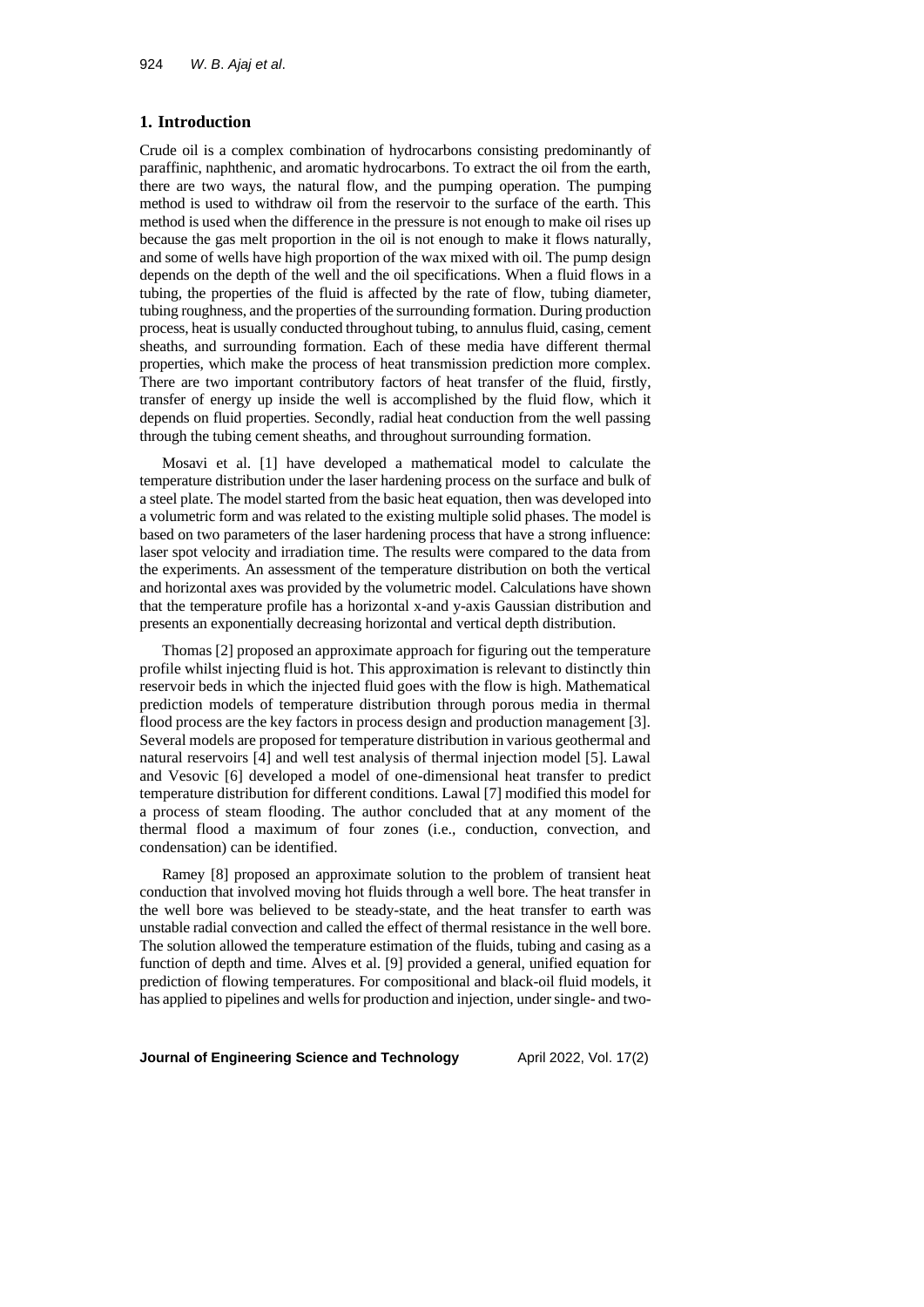phase flows, over the entire angle of inclination from horizontal to vertical. Farshad et al. [10] proposed a novel approach to the use of artificial neural networks (ANNs) for temperature profiles prediction. Two artificial neural network models have been developed which predict the temperature of the flowing fluid in flowing oil wells at any depth. Back propagation was used in networking preparation. The networks were tested using temperature profiles obtained from 17 wells in the Gulf Coast region. The neural network models successfully mapped the general temperature-profile trends of naturally flowing oil wells.

Gomes et al. [11] developed mathematical models to predict the temperature profile in the steel pipe, to investigate the causes of defect formation and to allow a better control of the cooling conditions. Two-dimensional (2D) and tridimensional (3D) models were developed to simulate the heat transfer during the cooling of the pipe. The models were tested and validated using experimental temperature data collected in plant trials to validate the three-dimensional model. In order to compare the 2D and 3D methods, multiple simulations were performed, and the effect of the pipe's angular speed was investigated. The findings showed that there were different temperatures calculated using the 2D and 3D models. Liu et al. [12] developed a mathematical model for constant temperature electrical heating of dual-horizontal-well steam-assisted gravity drainage (SAGD). A finite element simulation based on a standard SAGD block was performed to validate the model, which showed an excellent agreement between the model solution and the effects of the simulation. During the multi-well process, underground temperature distribution and energy-related parameters were collected. The proposed model could be used to predict key indexes such as the distribution of underground temperature, parameters of energy consumption, and accumulated quantities of energy, water and fuel conserved versus steam heating.

Samsuri et al. [13] studied the variation of original oil due to porosity estimation technique. It concluded that original oil in place estimation is significantly influenced by technique used for porosity determination in an interbedded reservoir as compared with a clean sand reservoir. Valberg [14] proposed three methods for measuring the temperature of the well. The methods were; an analysis of a stable state equation, a stand-alone Fortran program and a simulation and modelling application of a commercial stable state operation. The project's goal was to apply these three entirely different methods for calculating temperature on two case studies, and to compare their efficiency. The case studies included water injection into an onshore pipe, and gas extraction from one of the Ormen Lange gas fields.

In the available temperature profile mathematical model studies, models are developed for production case in general. Hence, in the current study, two mathematical models are developed to predict temperature profile along the wellbore from the reservoir to the surface. Temperature distribution in the wall tubing of the oil well and casing, cement sheaths, and surrounding formation are studied. The thermal resistance has been calculated based on the different layers around a wellbore.

## **2. Mathematical Model**

The temperature of the surrounding formation  $(T_\infty)$  is computed at different depths (*z*) from the following equation [15].

$$
T_{\infty}(z) = \left(\frac{r_{bh} - r_{sur}}{Total\ depth}\right) \times Depth + T_{sur}(z)
$$
\n(1)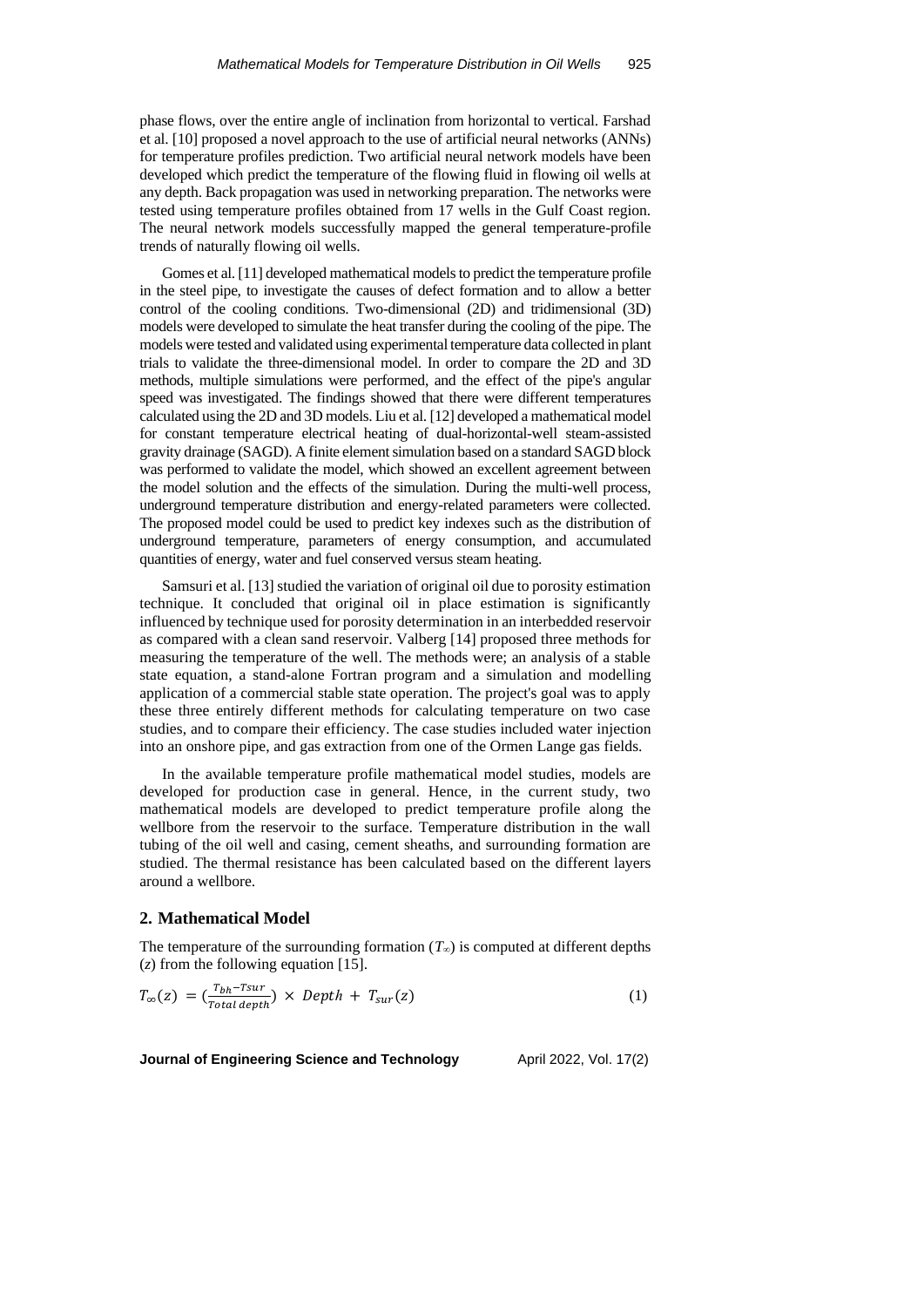The thermal resistance (*Rth*) is calculated using the following equation for an oil well section as shown in Fig. 1.



**Fig. 1. Thermal resistance in vertical section of oil well.**

The following assumption are made in order to simplify the derivations of the mathematical model; (1) the flow is assumed to be fully developed incompressible single phase, (2) the fluid properties are assumed to be constant with temperature variation and (3) the heat transfer by conduction in vertical direction (z) is negligible.

### **2.1.Production case**

The conservation of energy equation for the steady flow of a fluid in a tubing [16] as shown in Fig. 2 can be expressed as:

$$
\dot{Q} = \dot{m} * Cp * (T_{m.o} - T_{m,i})
$$
\n
$$
\dot{Q}_{cond} \leftarrow
$$
\n
$$
\dot{Q}_{cond}
$$
\n
$$
\frac{T_{m+dT_{m}}}{T_{m}}
$$
\n
$$
\frac{T_{m+dT_{m}}}{T_{m}}
$$
\n
$$
\frac{T_{m}}{T_{m,i}}
$$
\n(3)

**Fig. 2. control volume for internal flow in oil well.**

Appling this equation to the differential control volume (c.v), we obtained:

| $d\dot{Q} = \dot{m} Cp dT_m$                   |               |  |
|------------------------------------------------|---------------|--|
| $d\dot{Q}_{cond} = \frac{(T_s - T_m)}{R_{th}}$ | $Rth_{total}$ |  |

$$
\frac{(T_s - T_m)}{Rth_{total}} = \text{in } Cp \, dT_m \tag{6}
$$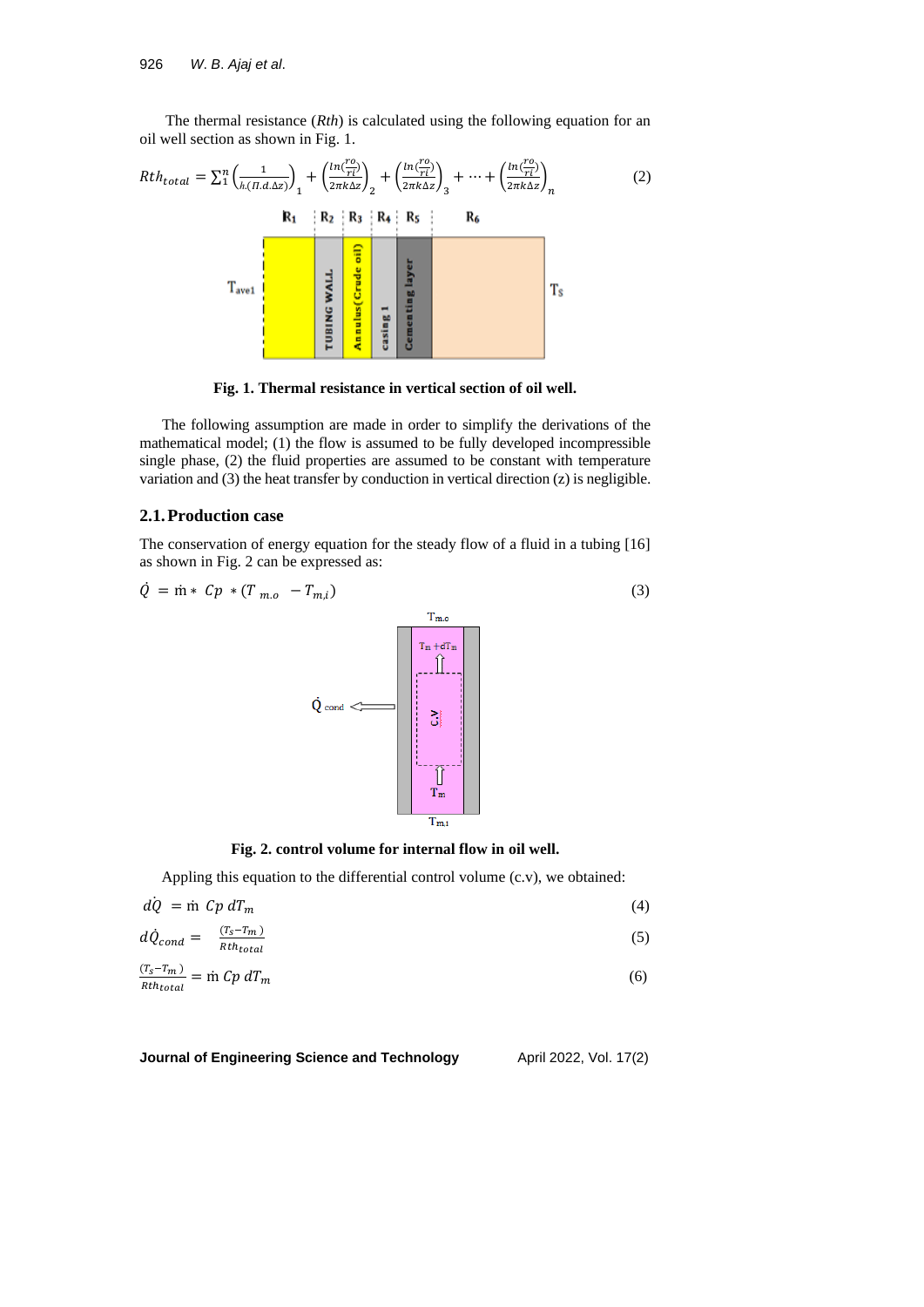$$
Rth_{total} = \frac{1}{\Delta z} \sum \left( \frac{1}{h_{\cdot}(T,d)} \right)_1 + \left( \frac{ln(\frac{r_0}{r_i})}{2\pi k} \right)_2 + \left( \frac{ln(\frac{r_0}{r_i})}{2\pi k} \right)_3 + \dots + \left( \frac{ln(\frac{r_0}{r_i})}{2\pi k} \right)_n \tag{7}
$$

$$
Rth_{total} = \frac{R_i}{\Delta z} \tag{8}
$$

where 
$$
Ri = \sum \left(\frac{1}{h.(n.d)}\right)_1 + \left(\frac{ln\left(\frac{r_0}{r_1}\right)}{2\pi k}\right)_2 + \left(\frac{ln\left(\frac{r_0}{r_1}\right)}{2\pi k}\right)_3 + \dots + \left(\frac{ln\left(\frac{r_0}{r_1}\right)}{2\pi k}\right)_n
$$
 (9)

$$
\dot{\mathbf{m}} \ Cp \ dT_m = \frac{(T_s - T_m)}{R_i} \Delta z \tag{10}
$$

$$
\frac{d\mathcal{T}m}{dz} = \frac{(\mathcal{T}_s - \mathcal{T}_m)}{\dot{\mathfrak{m}} \cdot c \, \mathcal{D} \cdot \mathcal{R}_i} \tag{11}
$$

$$
\text{Let } Fi = \frac{1}{\dot{m} \cdot c p \cdot R i} \tag{12}
$$

where  $(F_i)$  is constant in the same part but it varied from part to another.

$$
\frac{d^T m}{dz} + F_i T_m = F_i T_s \tag{13}
$$

Equation (13) is a first order non-homogeneous linear ordinary differential equation (*ODE*) which is in the form of the following Bernoulli differential equation [17].

$$
\bar{y} + P(z)y = r(z) \tag{14}
$$

$$
y(z) = e^{-N} \int e^N \cdot r(z) \, dz + c \, e^{-N} \tag{15}
$$

where  $N = \int P(z) dz$ 

Let  $P = F$ ,  $r(z) = F \cdot Ts$ , and  $Ts = bz + a$ 

The general solution for first - order *ODE* Eq. (15) is given by the following equation:

$$
Tm = bz - \frac{b}{F} + a + c \cdot e^{-Fz} \tag{16}
$$

Equation (16) is used in all parts from the bottom to the top to compute the mean temperature of the oil for every point at any part by using the thermal resistance.

### **2.2.The static (Shut - in) case**

In this case, we will consider the oil as solid body inside the pipe, and it is formed only from the crude oil which is considered as steady state, homogeneous material with no heat generation. The energy balance equation as shown in Fig. 3 is [18]:



**Fig. 3. Schematic of the heat-transfer in wellbore.**

$$
q_z - (q_{z+dz}) - q_{cond} = 0 \tag{17}
$$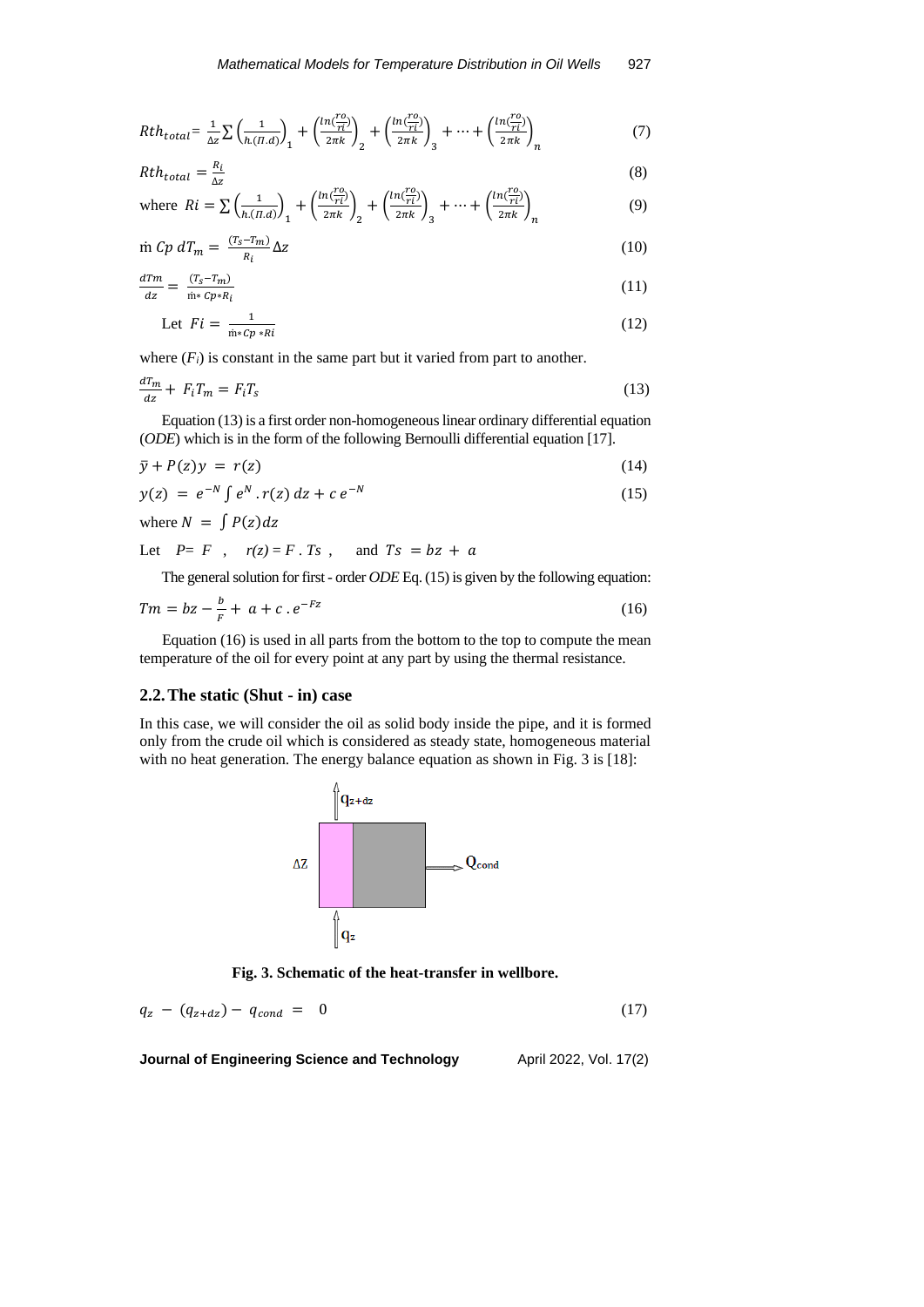$$
q_z - q_z - \frac{\partial q_z}{\partial z} dz - q_{cond} = 0 \tag{18}
$$

$$
-\frac{\partial}{\partial z}(-KA\frac{\partial T}{\partial z})dz - q_{cond} = 0\tag{19}
$$

$$
\left(\frac{d^2T}{dz^2}\right)dz - \frac{q_{cond}}{kA} = 0\tag{20}
$$

Using Eq. (5) for *qcond*

$$
\left(\frac{d^2T}{dz^2}\right)dz - \frac{(T_z - T_S)}{k.A. Rth_{tot}} = 0\tag{21}
$$

$$
Rth_{tota} = \frac{1}{\Delta z} \sum \left( \frac{ln(\frac{r_0}{r_i})}{2\pi k} \right)_1 + \left( \frac{ln(\frac{r_0}{r_i})}{2\pi k} \right)_2 + \left( \frac{ln(\frac{r_0}{r_i})}{2\pi k} \right)_3 + \dots + \left( \frac{ln(\frac{r_0}{r_i})}{2\pi k} \right)_n \tag{22}
$$

$$
Rth_{tot} = \frac{R}{dz} \tag{23}
$$

where 
$$
R = \sum \left(\frac{\ln(\frac{r_0}{r_1})}{2\pi k}\right)_1 + \left(\frac{\ln(\frac{r_0}{r_1})}{2\pi k}\right)_2 + \left(\frac{\ln(\frac{r_0}{r_1})}{2\pi k}\right)_3 + \dots + \left(\frac{\ln(\frac{r_0}{r_1})}{2\pi k}\right)_n
$$
 (24)

Substituting for *Rthtot* in Eq. (21) we get:

$$
\left(\frac{d^2T}{dz^2}\right) - \frac{(T_z - T_s)}{k.A.R} = 0\tag{25}
$$

By use the finite difference method to solve equation we get [19, 20]:

$$
\left(\frac{d^2T}{dz^2}\right) = \frac{(T_{Z+1} - 2T_Z + T_{Z-1})}{\Delta z^2} \tag{26}
$$

$$
\left(\frac{(T_{Z+1} - 2T_Z + T_{Z-1})}{\Delta Z^2}\right) - \frac{(T_Z - T_S)}{k.A.R} = 0\tag{27}
$$

$$
(T_{z+1} - 2T_z + T_{z-1}) - \frac{\Delta z^2}{k.A.R} \cdot (T_z - T_s) = 0 \tag{28}
$$

$$
\det \lambda = \frac{\Delta z^2}{k A.R} \tag{29}
$$

$$
(2 + \lambda) T_z = T_{z+1} + T_{z-1} + \lambda T_s \tag{30}
$$

Equation (30) is used in all parts from the bottom to the top to compute the mean temperature of the crude oil.

# **2.3. Temperature distribution in the layers**

After the medium temperatures of the crude oil and the surrounding formation are computed for different depths, the rate of heat transfer is computed from the oil to the layers through the tubing wall and the casing by:

$$
\dot{Q} = \frac{T_{ave} - T_S}{Rth_{Tot}} \tag{31}
$$

$$
\dot{Q}_i = \frac{T_{(i)} - T_{(i+1)}}{R_i} = \dot{Q}
$$
\n(32)

 $R_i$ = thermal resistance of layer (*i*)

$$
T_{(i+1)} = T_{(i)} - \dot{Q} * R_i \tag{33}
$$

where *i* the layers number of  $i=1, 2, 3, ...$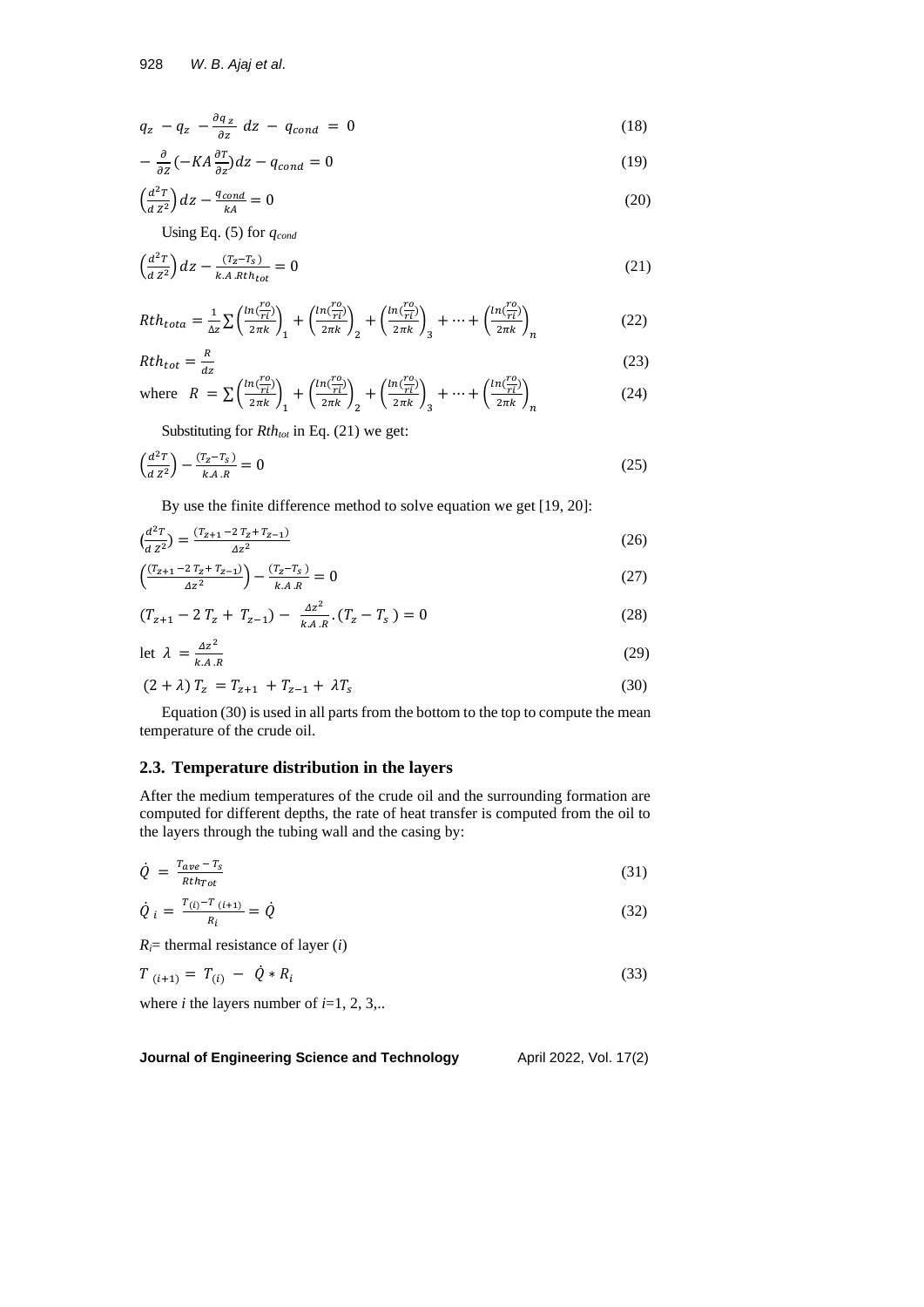### **3.Case Study**

To calculate the temperature distribution in the wellbore at different depths, the wellbore is divided into four main parts. Every part is divided to different sections based on the oil well surrounding formation as shows in Fig. 4. The wellbore is divided into four main parts based on the number of layers surrounding the tubing. There are four casing; the casings begin around the production tubing from the surface to different depths. The depths of each casing are determined by the geological conditions, and safety requirements. All casings and the production tube are designed from carbon steel. Figure 5 shows the wellbore schematic and dimensions of the casing and tubing.



**Fig. 4. Schematic well bore diagram (6Q1-59).**



**Fig. 5. Vertical section of the oil well and surrounding formation.**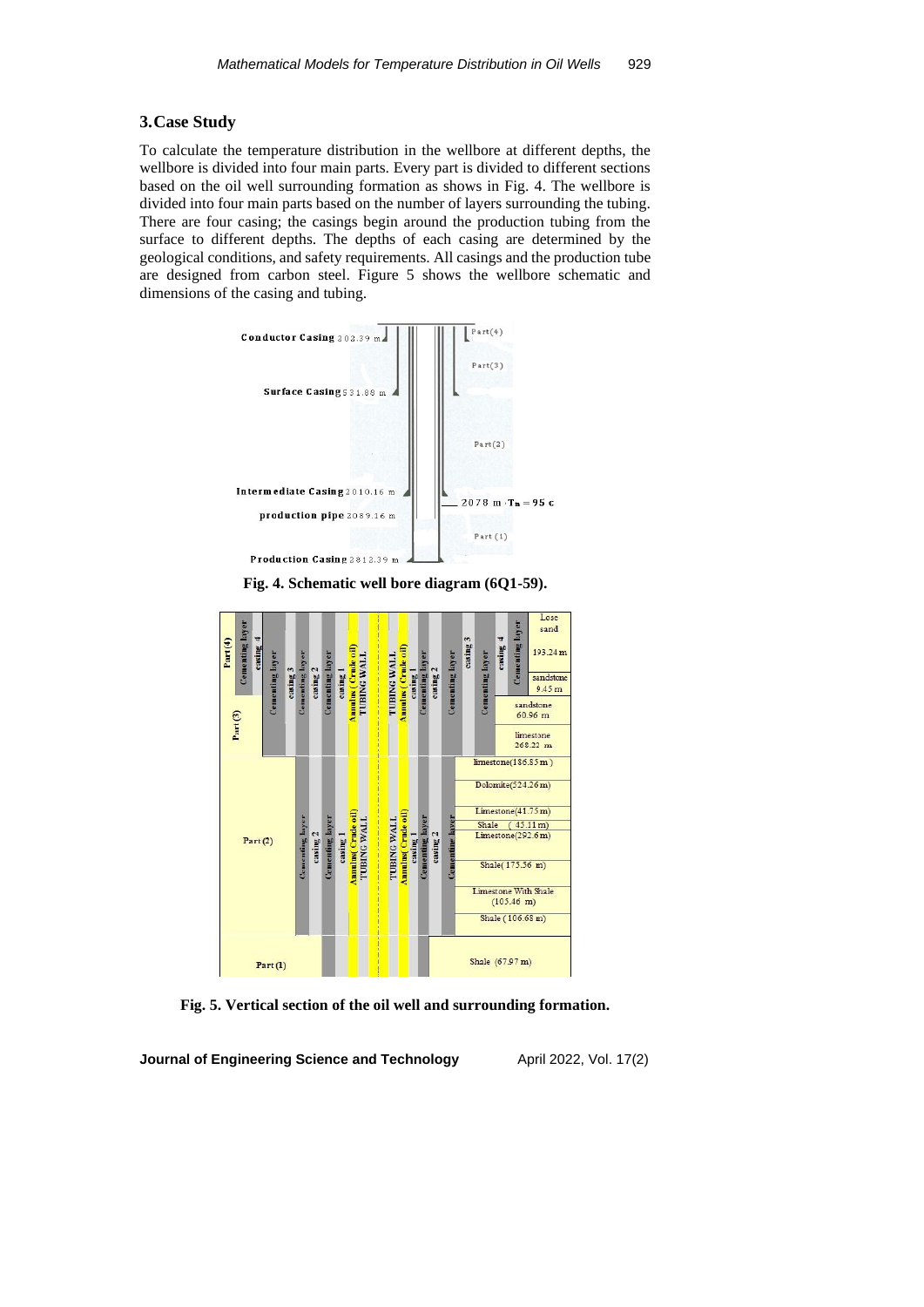### **4. Results and Discussion**

The mean temperature of the crude oil along the wellbore in winter and summer seasons are shown in Fig. 6. The temperature of the crude oil decreases as the oil rises from the reservoir to the surface. The temperature distributions are slightly higher in summer than the temperature distributions in winter.



**Fig. 6. Oil temperature distribution in winter**  and summer seasons at  $m = 1.36$  kg/s.

Vertical section and temperature distribution profile for oil well wall and the surrounding layers at the depth of (2076 m) are shown in Fig. 7. Figure 8 explains the temperature distribution through the third layer surrounding the production tube (annulus). Temperature drops from  $(T_2)$  to  $(T_3)$  as a result of high thermal resistance of this layer. After this layer, the temperature continues to drop but with small difference between every layer and another.

Figure 9 illustrates the temperature distribution in the well wall and the surrounding layers at different depths. The temperature profiles at all depths are similar and the temperature decreases as the distance from the centre of the oil well increases. The temperature drops sharply outside the well pipe. Temperature decreases as the depth from the surfaces decreases.



**Fig. 7. Vertical section of the part (1).**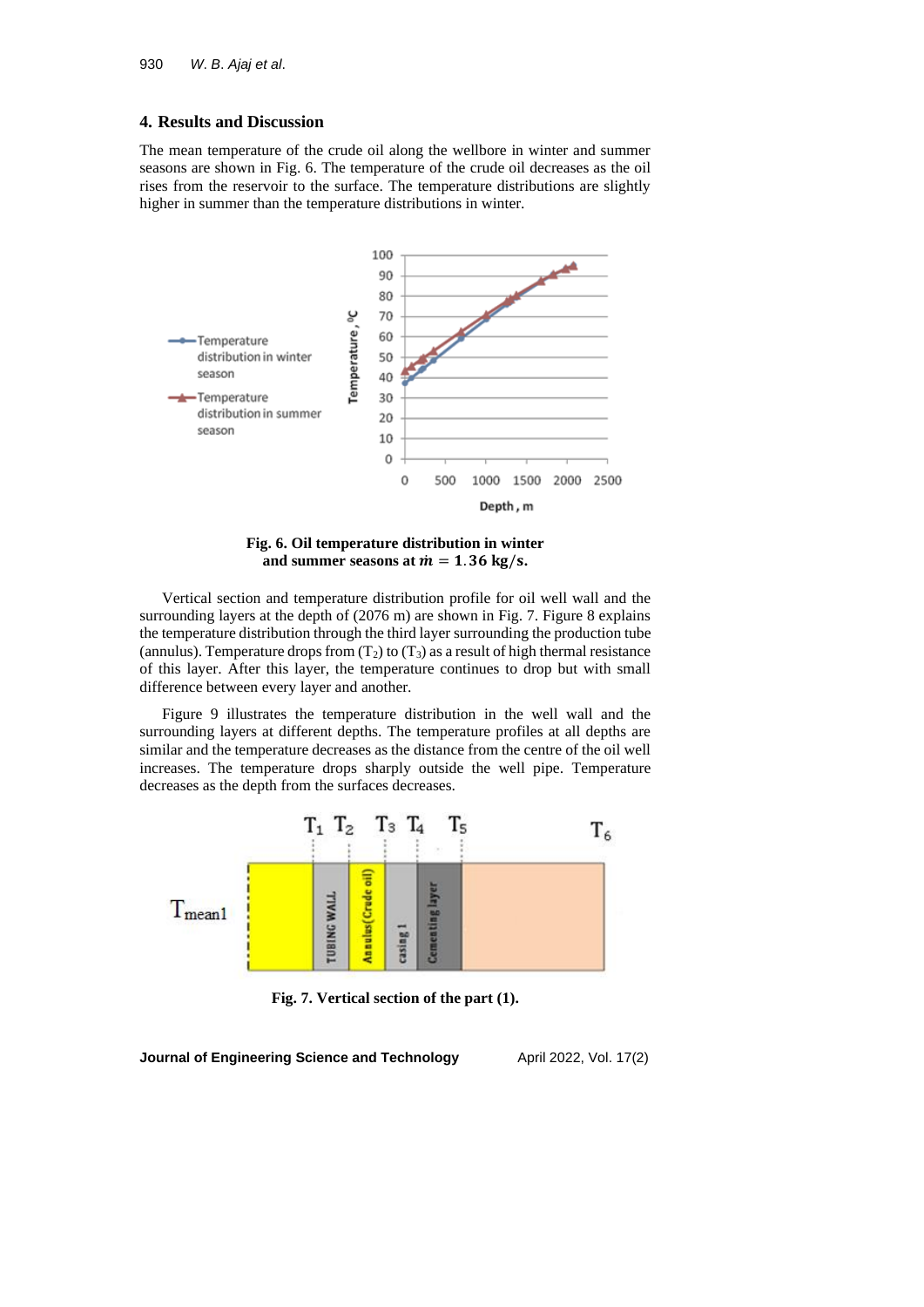

**Fig. 8. The temperature distribution in the well wall and the surrounding at depth (2076 m)**





Figure 10 shows comparison between temperature distribution profile Waha company data and calculation data in shut-in case. The temperature profile of the crude oil obtained from the present calculation seems to behave quite the same with the measured data from the company. Present calculated results are lower than the measured data and the difference is justified by the model assumptions.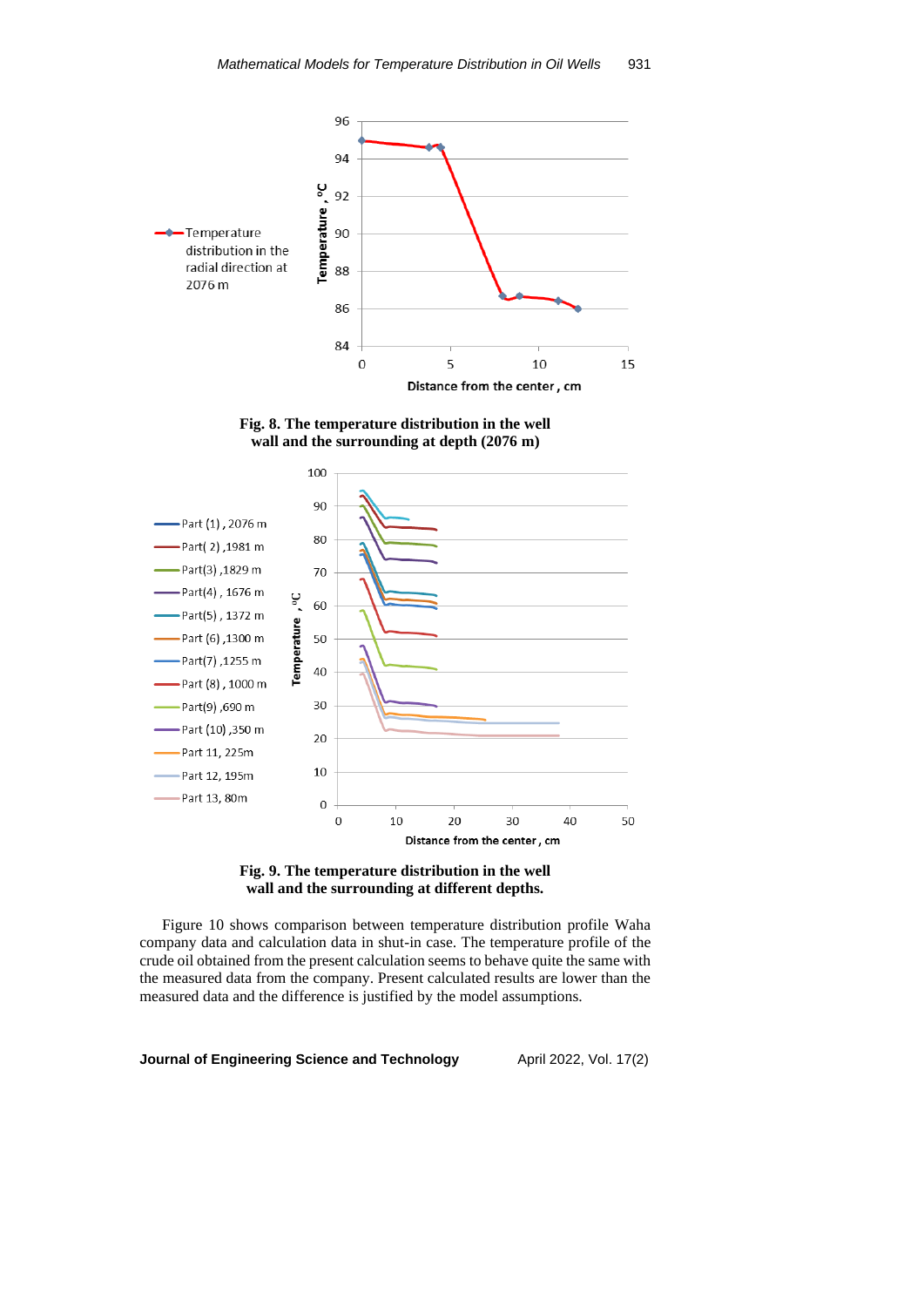

**Fig. 10. Comparison between present calculated data and measured data (static case).**

Figure 11 shows the temperature distribution at different mass flow rates in winter season. The figure illustrates that with increasing of mass flow rate, the crude oil temperature at the surface is increased. Temperature profile at the depth 1000 m with difference mass flow rates in summer season is taken as an example.

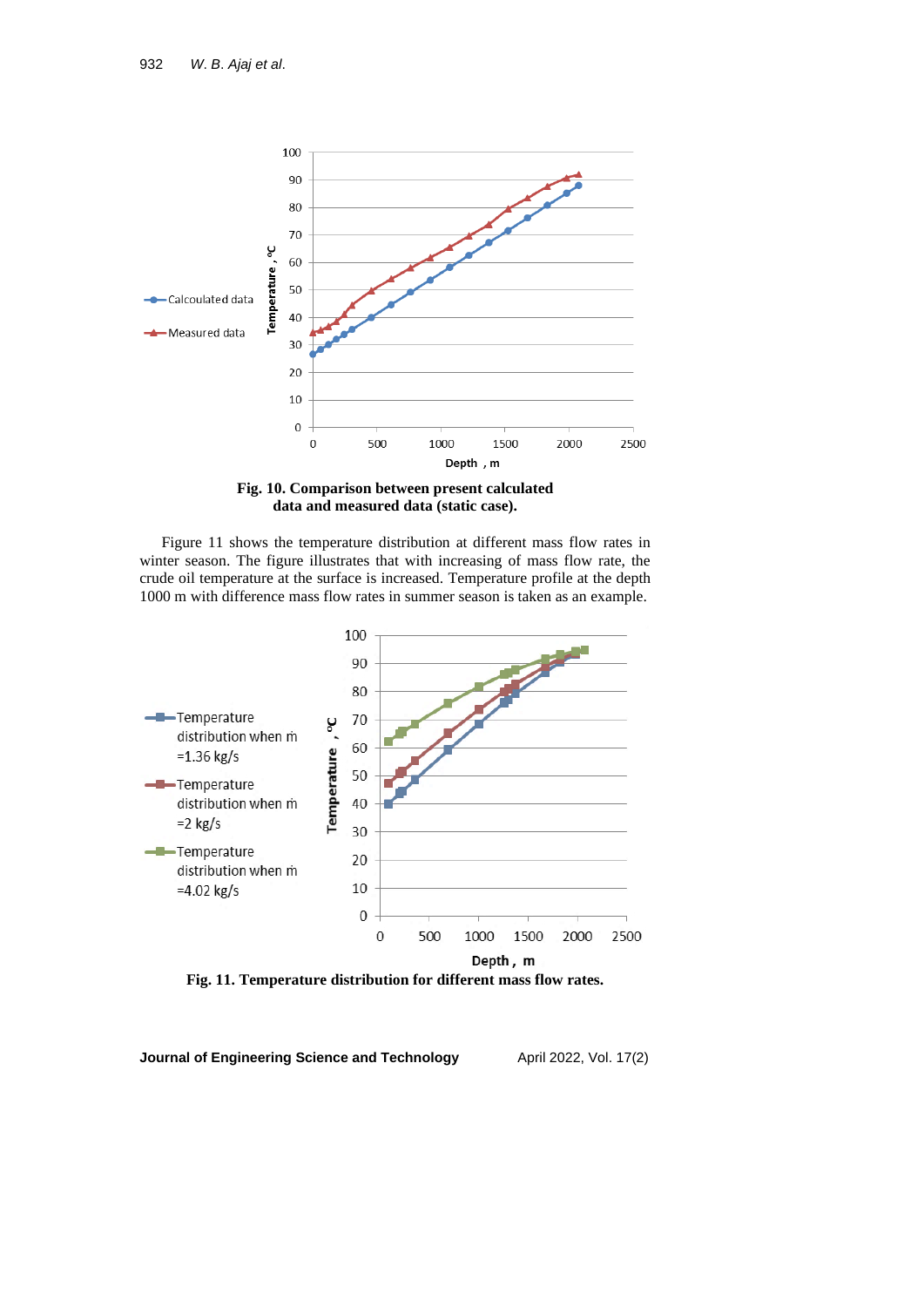# **5. Conclusions**

Two mathematical models have been developed and solved to predict temperature distribution at production and shut-in cases in oil wells, the temperature distributions along the tubing from the reservoir to the surface are calculated and plotted at different depths. As a conclusion, the following inference are drawn:

- The created models include the total thermal resistance and convection heat transferring mechanism were accounted. Hence temperature differences are not large, radiation heat transfer is not taken in a consideration.
- The developed mathematical models can solve the temperature distribution at production case in oil wells, as well as the temperature distributions along the tubing from the reservoir to the surface.
- The present results are found to be closed and slightly lower than the measured data.

# **Acknowledgement**

The corresponding author acknowledge the Research Management Centre, (RMC), Universiti Tun Hussein Onn Malaysia for the financial support under the RMC Research Fund (H768).

| <b>Nomenclatures</b> |                                                                      |  |
|----------------------|----------------------------------------------------------------------|--|
|                      | Specific heat, J /kg K                                               |  |
| Cp<br>Q              | The heat transfer rate, J/m                                          |  |
| $Rth_{total}$        | Total thermal resistance                                             |  |
| Ri                   | Inner radius, m                                                      |  |
| Ro                   | Outer radius, m                                                      |  |
| TG                   | Thermal gradient, <sup>o</sup> C                                     |  |
| $T_{ave}$            | The average temperature of the Crude oil at every part, $\mathrm{C}$ |  |
| $T_{bh}$             | The bottom hole temperature, $^{\circ}C$                             |  |
| $T_f$                | The formation temperature, °C                                        |  |
| $T_m$                | The mean temperature of the fluid, $^{\circ}C$                       |  |
| $T_{s}$              | The surface temperature, °C                                          |  |
| $T_{sur}$            | The surface temperature, °C                                          |  |
| $T_z$                | The oil temperature at depth $(z)$ m                                 |  |
| $T_{\infty}$         | Formation temperature, °C                                            |  |
| <b>Greek Symbols</b> |                                                                      |  |
| Δ                    | Difference                                                           |  |
| <b>Abbreviations</b> |                                                                      |  |
| C.V                  | Control Volume                                                       |  |
| ODE                  | <b>Ordinary Differential Equation</b>                                |  |

# **References**

1. Mosavi, A.; Salehi, F.; Nadai, L.; Karoly, S.; and Gorji, N.E. (2020). Modeling the temperature distribution during laser hardening process. *Results in Physics*, 16, 102883.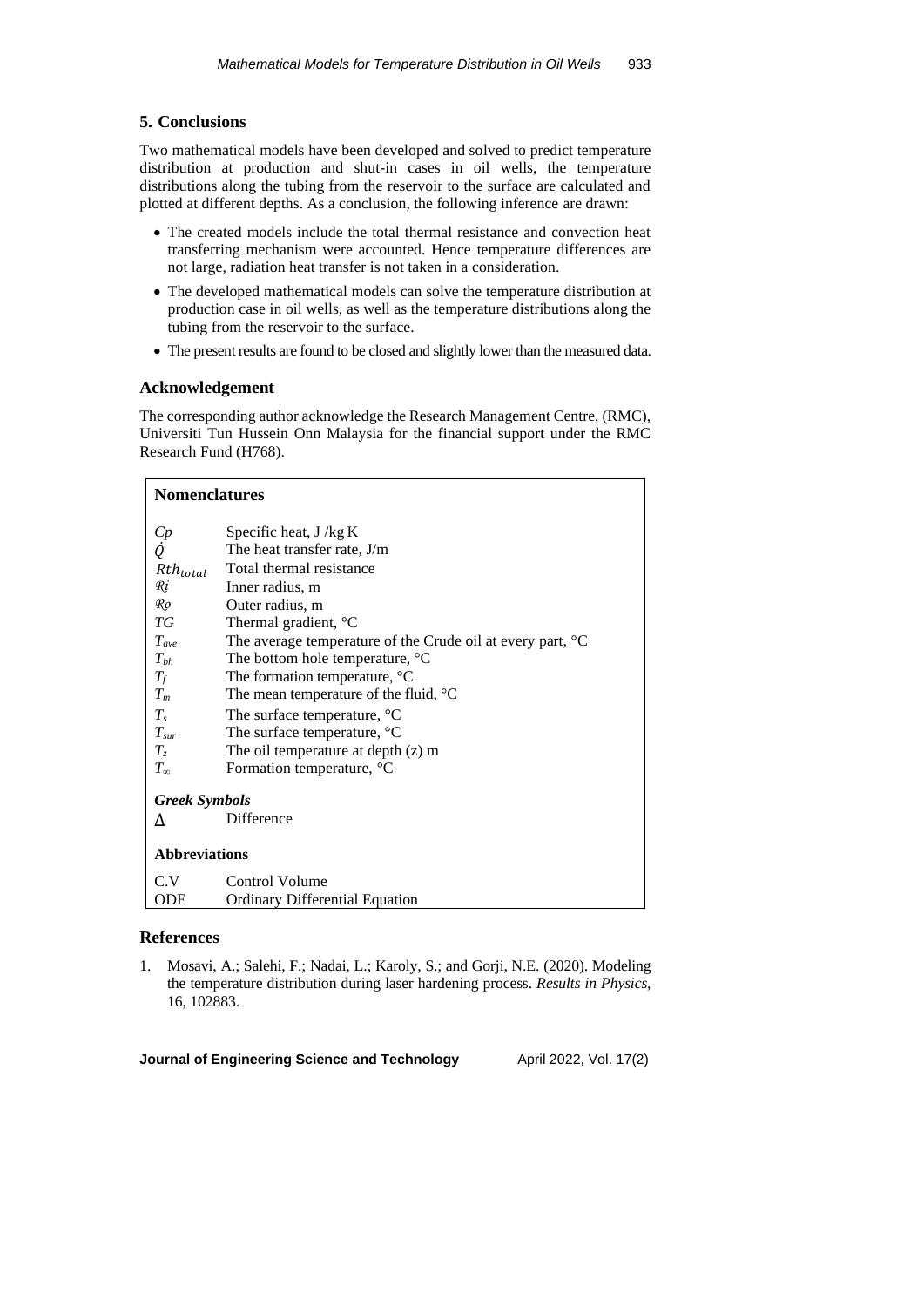- 2. Thomas, G.W. (1967). Approximate methods for calculating the temperature distribution during hot fluid injection. *Journal of Canadian Petroleum Technology*, 6(04), 123-129.
- 3. Hossain, M.E.; Abu-Khamsin, S.A.; and Al-Helali, A. (2015). Mathematical model for thermal flooding with equal rock and fluid temperatures. *Journal of Porous Media*, 18(7), 731-744.
- 4. Kocabas, I.; and Horne, R.N. (1990). A new method of forecasting the thermal breakthrough time during reinjection in geothermal reservoirs. *Proceedings of* 15*th Workshop on Geothermal Reservoir Engineering*, Stanford University, Stanford, 179-185.
- 5. Ghahfarokhi A.J.; Jelmert, T.A.; Kleppe, J.; Ashrafi, M.; Souraki, Y.; and Torsaeter O. (2012). Investigation of the applicability of thermal well test analysis in steam injection wells for Athabasca heavy oil. *Proceedings of SPE Europe*/*EAGE annual conference*. *Society of Petroleum Engineers*, Denmark, SPE-154182-MS.
- 6. Lawal, K.A.; and Vesovic, V. (2009). Analytic investigation of convection during conduction heating of a heavy-oil reservoir. *Proceedings of SPE Annual Technical Conference and Exhibition*. New Orleans, Louisiana, USA., SPE-124072-MS.
- 7. Lawal, K.A. (2016). Zoning Steam-Heated Reservoirs by Heat-Transfer Mechanisms. *Proceeding of SPE Nigeria Annual International Conference and Exhibition*. Lagos, Nigeria, SPE-184307-MS 875-885.
- 8. Ramey, H.J.Jr. (2013). Wellbore heat transmission. *Journal of Petroleum Technology*, 14(04), 427-435.
- 9. Alves, I.N.; Alhanati, F.J.S.; and Shoham, O. (1992). A unified model for predicting flowing temperature distribution in wellbores and pipelines. *SPE Production Engineering*, 7(04), 363-367.
- 10. Farshad, F.F.; Garber, J.D.; and Lorde, J.N. (2000). Predicting temperature profiles in producing oil wells using artificial neural networks. *Engineering Computations*, 17(6), 735-754.
- 11. Gomes, D.F.; Tavares, R.P.; and Braga, B. (2019). Mathematical model for the temperature profiles of steel pipes quenched by water cooling rings. *Journal of Materials Research and Technology*, 8(1), 1197-1202.
- 12. Liu, X.; Jiang, Y.; Yongbin, W.; and Wang, J. (2018). A mathematical model and relevant index prediction for constant-temperature electric heating of dualhorizontal-well SAGD start-up. *Petroleum Exploration and Development*, 45(5), 895-902.
- 13. Samsuri, A.; Zakaria, Z.; Ismail, I.; and Krishnamurthy, M.N. (2017). Estimated original oil in place variation due to porosity determination technique. *Journal of Advanced Research in Fluid Mechanics and Thermal Sciences* 35(1), 1-10.
- 14. Valberg, T. (2005). *Temperature calculations in production and injection wells*. Master thesis, Faculty of Engineering Science and Technology, Trondheim.
- 15. Cengel, Y.A.; Turner, R.H.; and Cimbala, J.M. (2008). *Fundamentals of thermal-fluid sciences*. McGraw- Hill, International Edition.
- 16. Ennil, A.S.B.; and Elfaghi A.M. (2015). Numerical simulation of film cooling over flat plate. *ARPN Journal of Engineering and Applied Sciences*, 10(6), 2518-2522.